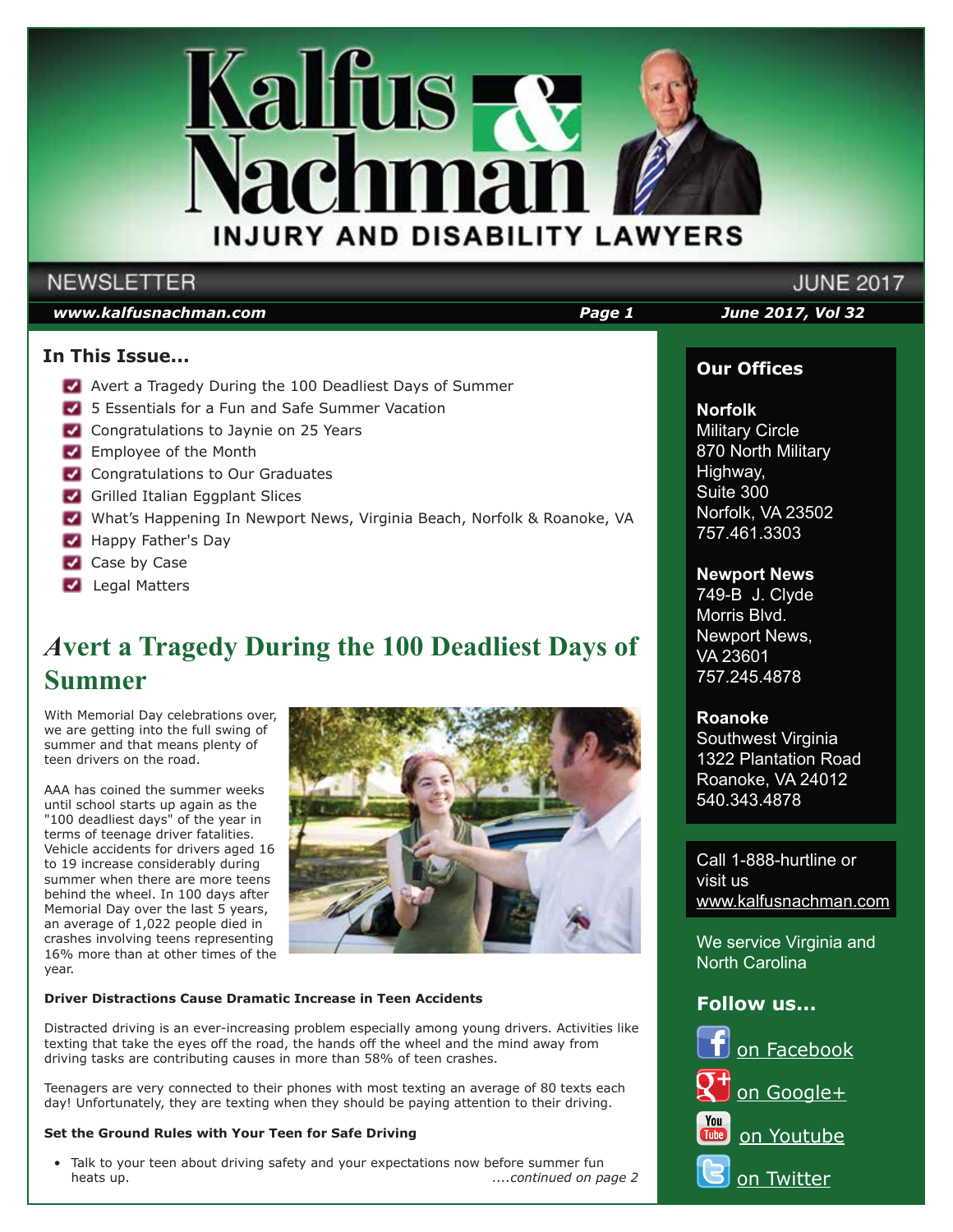# *....continued from page 1 A***vert a Tragedy During the 100 Deadliest Days of....**

- Always be a good role model. Never text while driving and use a hands-free device for cellphone calls.
- Establish a *no cell phones rule* when driving. Even though cellphone calls are legal for drivers age 18 and over, this activity distracts the driver and reduces reaction times. And texting while driving is *illegal* in Virginia and North Carolina.
- Make a strong case that driving is banned after consuming *any* quantity of alcohol or drugs. Even if your teen should survive an alcohol-related crash, they will have broken the law and also jeopardized their college acceptances and even scholarships.
- Restrict the number of passengers that your teen can carry. The chances of a fatal crash increase in direct proportion to the number of teenage passengers.
- Reinforce the importance of wearing a seat belt even if they are just going down the street. All passengers must buckle up too.

Visit SaferCar.gov for more tips on setting teen driver limits and having this important conversation.

## *5* **Essentials for a Fun and Safe Summer Vacation**

Are you planning a summer getaway or a weekend at the beach? With some careful planning, you'll be ready to keep your family safe:

- **Recheck your cellphone contact numbers before heading out.** Make sure you have the number of your child's pediatrician as well as your own doctor. Call for needed guidance when health problems arise. Always call 911 in an emergency.
- **Stock up on over-the-counter products.** Create a small first aid kit for the car and hotel with acetaminophen or ibuprofen as well as adhesive bandages and antibiotic ointment.
- **Stop motion sickness in its tracks.** On long car rides, have those with sensitive stomachs enjoy the outside scenery instead of reading or playing video games. Keep stomachs calm with light, non-greasy snacks like a banana and peanut butter crackers.
- **Don't forget the sunblock.** Everyone should use a broad spectrum SPF 30+ regularly. Apply lotion liberally and frequently. Tuck hats for everyone in your luggage.
- **Always supervise children when swimming.** Don't count on swimming "wings" to keep children safe in the pool. Watch for lifeguards on duty at the shore and swim near the lifeguard stand to take advantage of an extra pair of eyes. Avoid drinking alcohol when monitoring children swimming.

Lastly - and importantly - be a good role model! Reapply your own sunblock frequently and reinforce the need for lifeguards when swimming. Make healthy food and drink choices and get plenty of rest. You'll not only be taking good care of your own health but you'll be reinforcing safe fun and responsible handling of emergency situations while teaching your children lifelong skills!

---------------------------------------------------------------------------------------------------------------------------------------------------------

If you or a family member has been injured in a car accident or any personal injury, or has been denied Social Security Disability benefits, it's important to get an attorney experienced in these types of cases involved immediately. Call **800–361-0430** for your initial free consultation. Kalfus & Nachman PC, Personal Injury Attorney in Norfolk, can help you determine whether you need a lawyer for any personal injury case.

### *C***ongratulations to Jaynie on 25 Years**



### *E***mployee of the Month**



**Sheila Vandevender**

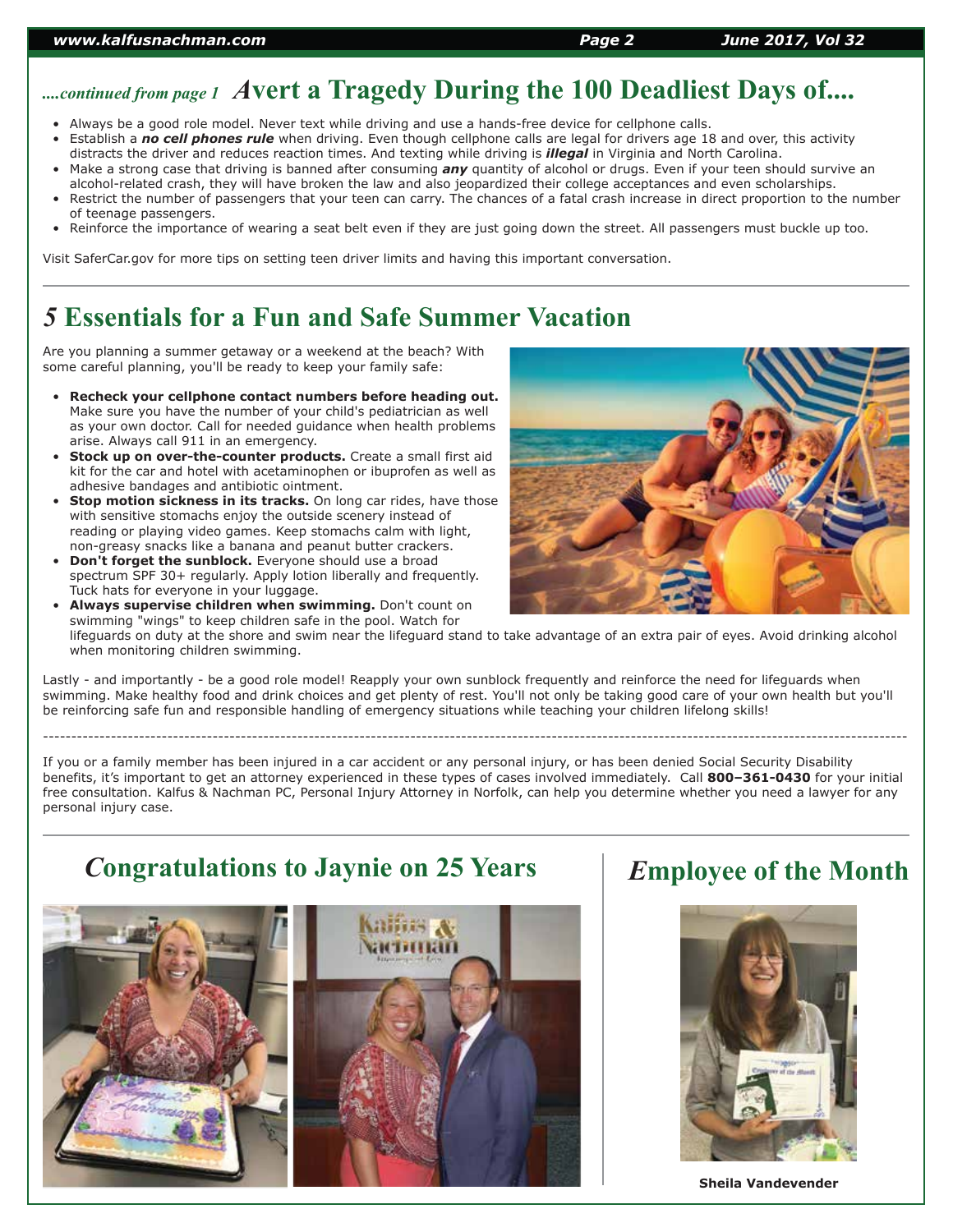# *C***ongratulations to Our Graduates**

**Congratulations to the Class of 2017**



Carmen Caswell - Son Graduates from Great Bridge High School and will be attending University of North Carolina – Stuart Nachman Partner Alumni



Munch Dark - Daughter will be graduating from Kempsville High School and attending Virginia Commonwealth University



Aygul Khayrutdinova – Case Manager Assistant for the firm graduated from Tidewater Community College

# *G***rilled Italian Eggplant Slices**

Here's a great party recipe using fresh eggplant.

### **Ingredients**

- 1/4 cup shredded Parmesan cheese
- 3 tablespoons lemon juice
- 2 tablespoons minced fresh basil
- 5 teaspoons olive oil
- 3 garlic cloves, minced
- 1 teaspoon minced fresh oregano
- 1 large eggplant, cut into 10 slices
- 10 slices tomato
- 1/2 cup shredded part-skim mozzarella cheese

### **Directions**

- 1. In a small bowl, combine the first six ingredients.
- 2. Grill eggplant, covered, over medium heat for 3 minutes. Turn slices; spoon Parmesan mixture onto each. Top with tomato; sprinkle with mozzarella cheese. Grill, covered, 2-3 minutes longer or until cheese is melted. Yield: 5 servings.

*Recipe courtesy of tasteofhome.com*

### *W***hat's Happening In Newport News, Virginia Beach, Norfolk & Roanoke, VA**

**July 1**

**Shaggfest** Veterans United Home Loans Amphitheater Virginia Beach, CA https://goo.gl/i8fH0F

#### **July 4**

33rd Annual YMCA Independence Day - 5K Mt. Trashmore Family YMCA Virginia Beach, VA https://goo.gl/Gq23VT

#### **July 7**

Night Nation Run - Running Music Festival - 5K Harbor Park Stadium Norfolk, VA https://goo.gl/hAhGwZ

#### **July 8**

Horse And Hound Wine Festival Johnson's Orchards Bedford, VA https://goo.gl/uIXsff

#### **July 15**

BaconFest VA The Berglund Center Roanoke, VA https://goo.gl/zVKCkq

### **July 18**

Jerry Douglas Band The Harvester Performance Center Rocky Mount, VA https://goo.gl/v4DZw5  *....continued on page 4*